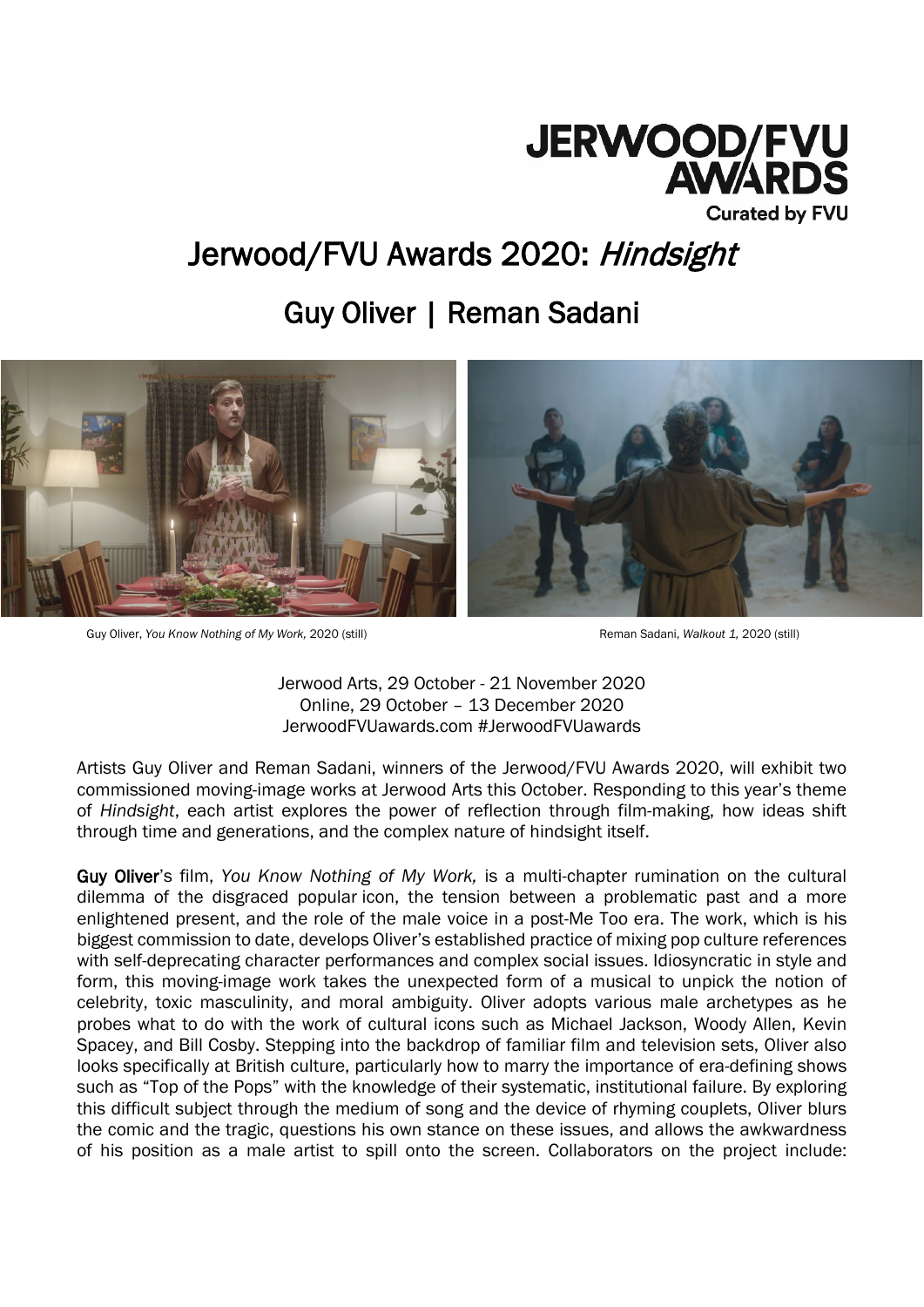contributions from Rebecca Lucy Taylor / Self Esteem and Kevin Peterson "T1J", with music by Suzy Davies featuring the The Angels of Kaos choir.

Whilst Oliver's film shows how hindsight can cast a harsh light on the past, **Reman Sadani's** *Walkout 1,* reflects how a preoccupation with the past could be considered a privilege when faced with the challenges of the present. *Walkout 1* is set in a city that has been shrouded in dust, setting the film in a post-crisis, desert-like cityscape. The poetic film explores the flaws of a society's single viewpoint, in particular how a dominant ideology can be forced upon a younger generation. In order to lift the cloud of dust, four young characters are instructed by an elder who rigidly adheres to a vision, leading to doubts and questions from her followers. The nature of crisis shows that it is often impossible to 'look back' and reflect because of a present, urgent need for survival. The film draws on Sadani's own experiences of growing up in Arab countries and later moving to the UK. Various contributors were interviewed about their own ideas of the city, which sparked discussions of flawed systems of authority, collective frustrations and changing political narratives, all of which helped *Walkout 1* take shape. Having recently graduated from her BA at the Slade School of Fine Art, Sadani is the youngest ever awardee of the Jerwood/FVU Awards, and this film exemplifies the talent of someone who promises to be one of the art world's rising stars.

Following a nationwide call for applications at the beginning of 2019, each artist was awarded £25,000 to develop significant new moving-image works with Film and Video Umbrella for exhibition at Jerwood Arts. The panel for the 2020 Awards consisted of: Irene Aristizábal, Head of Curatorial and Public Practice, BALTIC Centre for Contemporary Art and Co-curator British Art Show 9 (2020); Steven Bode, Director, Film and Video Umbrella; Harriet Cooper, Head of Visual Arts, Jerwood Arts; and Shezad Dawood, artist.

*The Jerwood/FVU Awards responds to a need for significant major commission opportunities for early-career moving-image artists, enabling them to create ambitious, timely and often challenging new works. Guy and Reman's new commissions exemplify this; highlighting the unique opportunity of using this medium to reflect, question and imagine the complexity of our collective experience today.*

# Harriet Cooper, Head of Visual Arts, Jerwood Arts

*Guy Oliver and Reman Sadani stood out from the more than 200 applicants to the latest Jerwood/FVU Awards, and their two films have proved similarly outstanding now they are made. Very different in form and tone, but both utterly compelling in their own way, they develop this year's theme of 'hindsight' to shed light on a turbulent present moment whose ongoing cultural flashpoints and underlying generational shifts arise from a profound sense of outrage or disillusion with discredited historical notions or shameful episodes from the recent past. It has been a pleasure to work with such talented artists as Reman and Guy on two hugely insightful and provocative projects that demonstrate the continuing vitality of artists' moving-image.*

# Steven Bode, Director, Film and Video Umbrella

The two new commissions will be exhibited as large-scale installations in the galleries at Jerwood Arts through Autumn 2020. Entry will be by pre-booked time slots which will allow visitors to experience each work in full during an hour-long experience. An online exhibition will accompany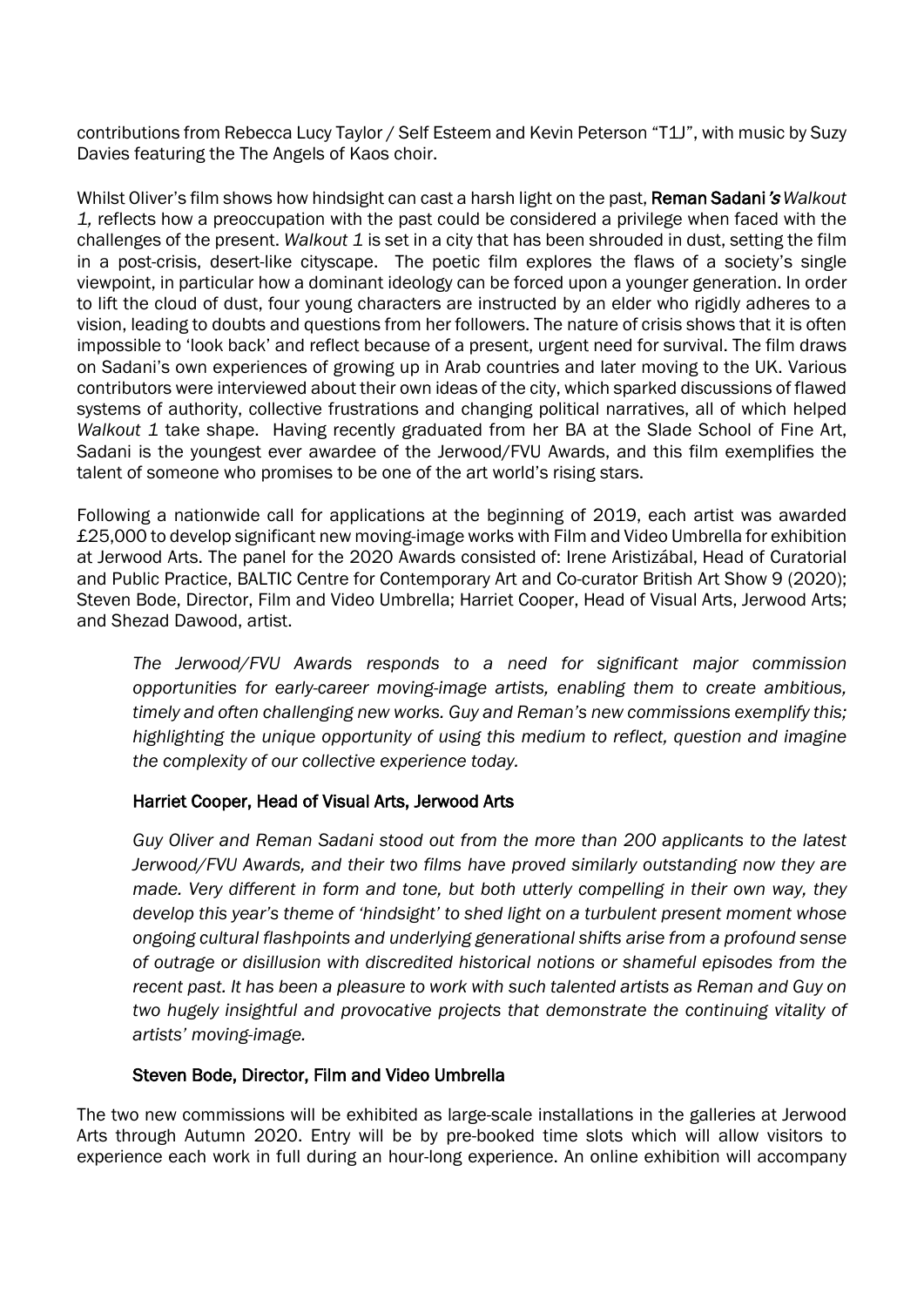this and includes further interviews, films and essays that explore the ideas behind the works; alongside newly commissioned texts by artist Louise Ashcroft and Dr Adnan Madani, artist, writer and curator who currently lectures at Goldsmiths University of London. The events programme will be announced in October, and will be hosted online.

The other shortlisted artists for this year's awards were: Bryony Gillard, Jennifer Martin, Anna Raczynski and Lisa Selby/bluebaglife.

Over the past seven editions, the Jerwood/FVU Awards have provided a significant platform for the selected artists, with all recipients gaining further critical recognition following their exhibitions at Jerwood Arts. Webb-Ellis, recipients of the 2019 Jerwood/FVU Awards, recently presented two new works in the UK: *We chose the earth*, at Whitstable Biennale, and *For One Who is Exhausted*, at Tintype Gallery, as part of their Essex Road moving image program. 2018 recipient Maeve Brennan has subsequently exhibited work at the Douglas Hyde Gallery, Dublin and The Palestinian Museum, Birzeit. Fellow 2018 recipient Imran Perretta's commission was acquired by the Arts Council Collection, and he has made another major commission for Chisenhale Gallery, Spike Island, and The Whitworth, University of Manchester. He was shortlisted for the Jarman Award 2019. 2017 recipient Lawrence Lek's commission went on to show at the Venice Biennale in 2017, and he has been showing at major institutions around the world ever since. He was also shortlisted for the prestigious Jarman Award and the Arts Foundation Experimental Architecture Award in 2018. In 2019 Lek released AIDOL, the sequel to his Jerwood/FVU Awards commission *Geomancer* (2017), at Sadie Coles HQ, London to critical acclaim. Fellow 2017 recipient Patrick Hough exhibited his commission as part of Artists' Film International, which has toured to major international institutions since 2017. Hough is now completing a new commission with FVU, *The Black River of Herself*, which will be released in 2021.

# Listings information

VIP/Press preview day: 23 October, 27 October 2020 Public opening dates: 29 October – 21 November 2020 Opening days: Thursday, Friday, Saturday Opening hours: 12-7pm, pre-booking required

Alongside this there will be an online exhibition of the works from 29 October – 13 December 2020; and a digital events programme to accompany the exhibition.

Website: [www.jerwoodfvuawards.com](http://www.jerwoodfvuawards.com/) | [www.jerwoodarts.org](http://www.jerwoodarts.org/) | [www.fvu.co.uk](http://www.fvu.co.uk/) |

Social Media: #JerwoodFVUawards @JerwoodArts @FilmVidUmbrella

- Ends -

For further information on the Jerwood/FVU Awards, please contact:

#### Harriet Clarke and Truda Spruyt

[Harriet.Clarke@fourcommunications.com](mailto:Harriet.Clarke@fourcommunications.com) | +44 (0)7384 917 947

[Truda.Spruyt@fourcommunications.com](mailto:Truda.Spruyt@fourcommunications.com) | +44 (0)7740 725 206

Notes to Editors: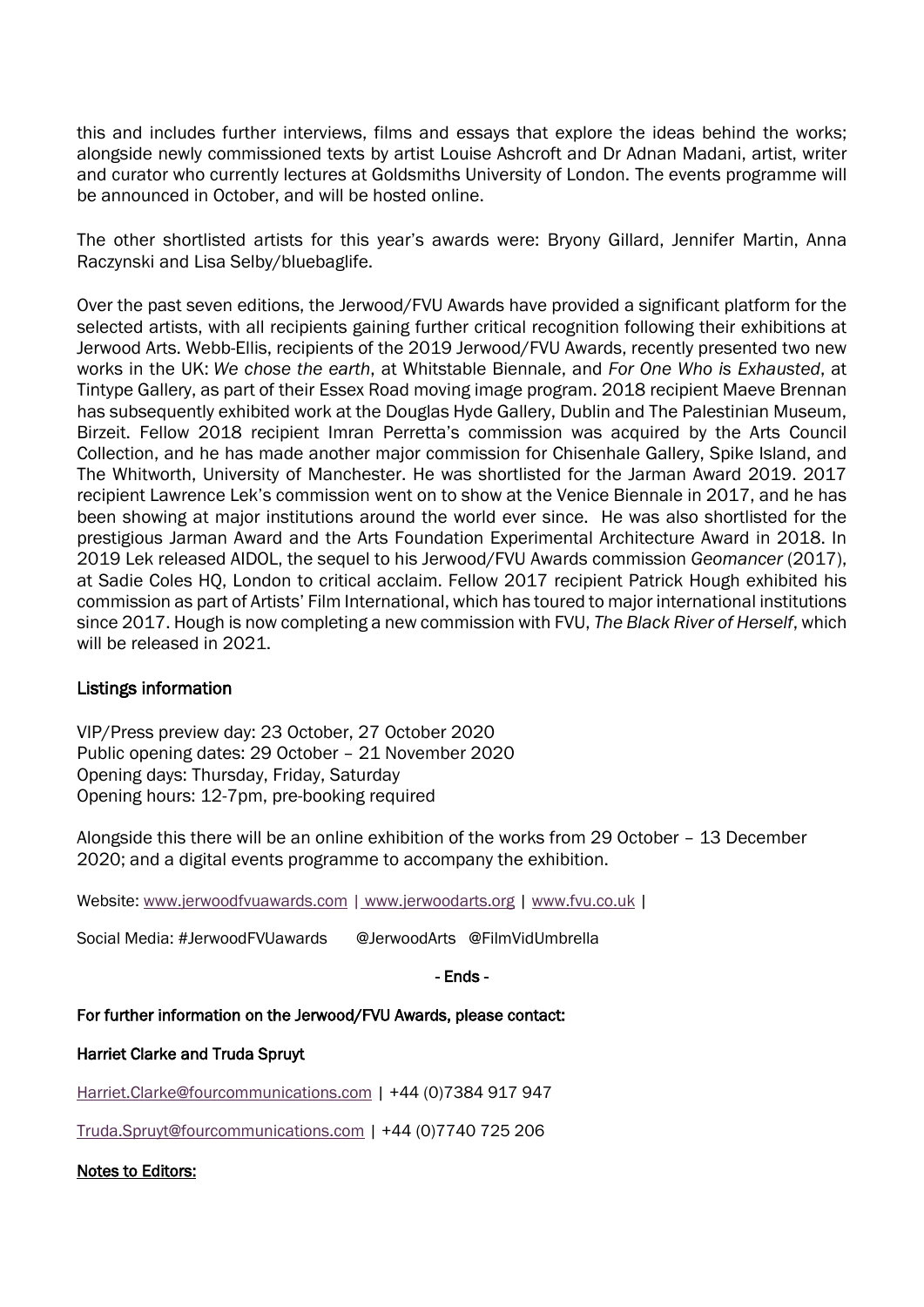#### Project credit

The Jerwood/FVU Awards are a collaboration between Jerwood Arts and Film and Video Umbrella. FVU is supported using public funding by the National Lottery through Arts Council England.

#### Press images

All press images are available [here.](https://www.dropbox.com/sh/rr27u8q1rfjxrcz/AABkZeJvCxW_WpHzMU7Oy5dwa?dl=0)

#### Artist biographies

Reman Sadani (b. 1995, Yemen) is an Iraqi artist who lives and works in London. She is a graduate of the Slade School of Fine Art, working across film and writing. Most recently with a loose collective of independent Iraqi filmmakers, Reman toured Malmö, Carthage and Marrakech Film Festivals in a series of development labs. Recent group exhibitions and screenings include *Soundings*, Raven Row, London (2019); *A Night of Shorts*, SET, London (2018); *No Screening*, IMT Gallery, London (2015). [remansadani.com](https://protect-eu.mimecast.com/s/AvcHCjqOhlEO2Eh7W0tt?domain=remansadani.com) | [Previous work](https://remansadani.com/listofworks.html)

Guy OIiver (b. 1982, London) lives and works in London. He graduated from the Royal College of Art (MA Painting) in 2015, and his interdisciplinary practice employs video as well as text, digital print, painting, collage and performance. Recent solo exhibitions include *And You Thought I Was Bad?*, Zabludowicz Collection, London (2018), *Live From San Quentin,* Random Access Gallery, Syracuse, New York (2018) and *Did You Think I'd Leave You Dying?*, Chalton Gallery, London (2017). Recent group exhibitions and screenings include *The Generation of Choice*, Gen En Regalia, New York (2018), *Rebel Souls*, Daata Editions, Art Rio, Rio De Janeiro (2018), *Newstalgia!* The Austrian Cultural Forum, London (2018), *Collective Failure,*  J Hammond Projects, London (2018); *Staging Series,* Jerwood Space, London (2017); and *Zona Mista,*  Westminster Waste, London. He recently participated in the Rupert residency programme in Vilnius, Lithuania. [guyoliver.co.uk](http://www.guyoliver.co.uk/) | [Previous work](https://vimeo.com/211351091)

#### Jerwood/FVU Awards so far:

2019: *Going, Gone* Commissions: Webb-Ellis and Richard Whitby

2018: *Unintended Consequences* Commissions: Maeve Brennan and Imran Perretta

2017: *Neither One Thing or Another* Commissions: Patrick Hough and Lawrence Lek

2016: *Borrowed Time* Commissions: Karen Kramer and Alice May Williams

2014-15: *What Will They See of Me?* Commissions: Lucy Clout and Marianna Simnett Shortlist: Kate Cooper and Anne Haaning

2012-13: *Tomorrow Never Knows* Commissions: Ed Atkins and Naheed Raza Shortlist: Emma Hart and Corin Sworn

Jerwood Arts is the leading independent funder dedicated to supporting UK artists, curators and producers to develop and thrive. We enable transformative opportunities for individuals across art forms, supporting